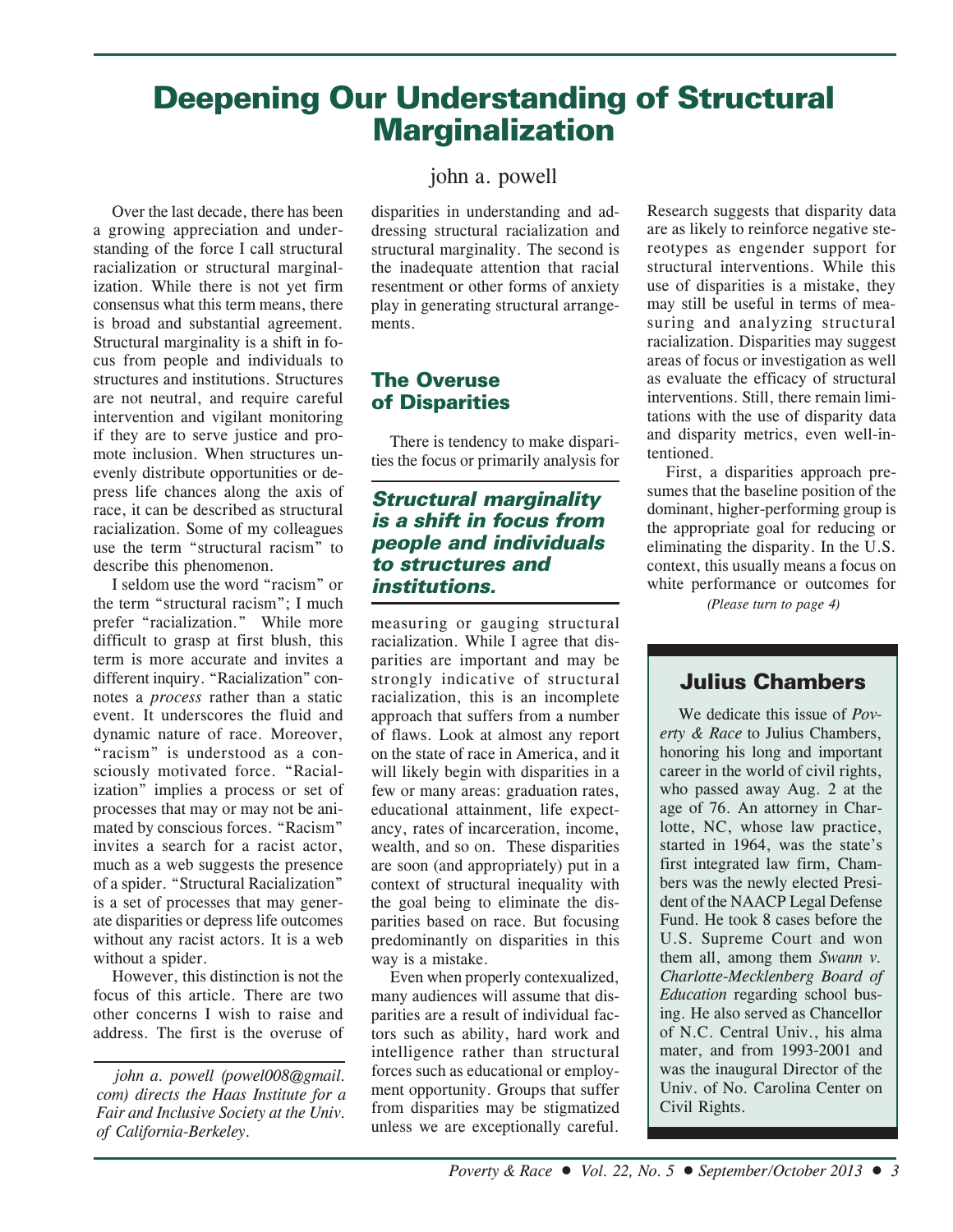### *(MARGINALIZATION: Cont. from page 3)*

setting goals. For example, in trying to close the achievement/opportunity gap, the focus is often on bringing African-American or Latino test scores up to the level of whites. Similarly, if 70% of whites have good health insurance, then achieving the same level of coverage among people of color would presumably result in structural racial equity. This is not only a false assumption, it is an uncritically accepted benchmark. The performance or level of access to resources that a dominant group enjoys is not necessarily the benchmark we should be setting.

On careful examination, it becomes clear why this approach to goal-setting is not correct. First of all, the ideal benchmark is universal access to health insurance and quality health care, including the 30% of whites without insurance. Second, a disparities gap approach assumes that health insurance, or access to a specific good, will translate into similar outcomes. We know that this is not true. Because of the many factors that contribute to health disparities in populations, addressing one factor in a dynamic system when two groups are not similarly situated will not achieve parity along a single-factor dimension.

Access to health insurance is merely one input that explains health outcomes. Extending coverage will not result in structural equity if other factors constrain healthy outcomes. This was evident when a CDC study showed that extending health insurance in Massachusetts was insufficient to improve health outcomes. Insured families may lack access to health care providers because they live in racially and economically isolated neighborhoods without health care providers

# **Don't forget to send us items for our Resources section.**

or lack transportation to reach them. The HPV vaccine, for example, has been proven to reduce the incidence of cervical cancer in girls and women. Yet the vaccination treatment requires a three dose schedule. Research suggests that many low-income and African-American girls and young women who receive the first vaccination shot are less likely to complete the treatment because of the lack of transportation to the health care provider's office— either owning a car or having a parent with a flexible work schedule or vacation or sick time off to pick up their children from school to take them to the doctor three separate times.

# **"Racialization" connotes a process rather than a static event.**

Even if we could eliminate the disparities in both inputs and outcomes, that does not mean we are living free of structural racialization. What if we can show that the reason that only 70% of whites, following my hypothetical above, have health insurance is itself a result of racial anxiety? Many experts, such as Albeto Alesina and Edward Glaeser at Harvard University, assert that main reason that the United States has an anemic welfare system compared to other wealthy western nation is race. Race plays a direct and indirect role in the development of these structures. It plays a direct role in that, as thy write, "[o]pponents of redistribution in the United States have regularly used race-based rhetoric to resist left-wing policies." It also plays an indirect role in the formation of critical institutions. As they note, "[t]he formation of the United States as a federation of independent territories led to a structure that often creates obstacles to centralized redistributive policies."The New Deal had to accommodate itself to the racial strictures of the South, which often meant local control and state block grants rather than centralized federal administration. This resulted

in compromises that were not made in other Western nations. Even if we eliminated the racial disparities in welfare benefits, it would not mean that these structures are no longer racialized.

# **Critical Structures**

This brings me to my next critical point. Structural racialization requires an analysis of the genesis and formation of critical structures, not just how a structure operates or how programs are administered. Just as the welfare system's structure and administration, including acquiescence to state discretion, harms blacks and other people of color, it clearly injured whites as well, who would have benefited from more generous provision and a stronger labor movement. In today's context, it is clear that opposition to taxes on the rich or the regulation of banks is, in part, animated by racial concerns. The rhetoric of "takers" and "makers" and the "47%," prominent in the 2012 Presidential election, was part of this new racial code.

Consider the forms of racial resentment and massive resistance following the *Brown* mandate that shuttered schools and closed swimming pools in the South for *everyone*. While African-American students suffered, so, too, did lower- and middle-class whites, who lost critical educational and recreational opportunities. The impact may have even been greater, in absolute numbers, on whites. Yet the provision of public goods, in which pools were closed, was an expression of a racialized system. Who benefits from a system and structure that depresses life outcomes for many whites and people of color? This is an important question.

Elites strategically deploy racial rhetoric and concerns about the "undeserving other" to attack regulations and defeat higher marginal tax rates. This does not mean that these elites necessarily have animus to people of color, but it does mean that they are more willing to align with ring-wing

*(Please turn to page 13)*